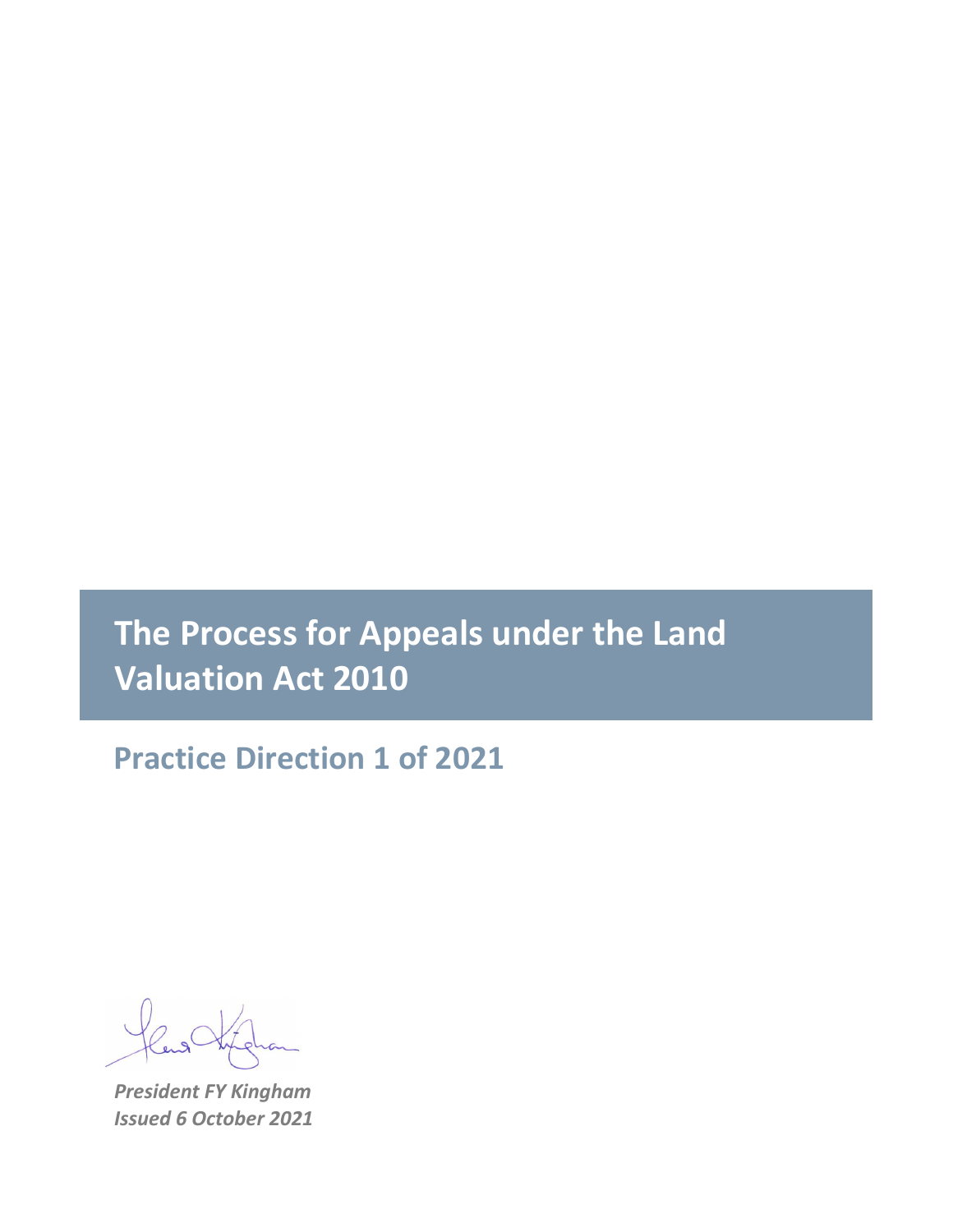# TABLE OF CONTENTS

## Table of Contents

| Conclusion of the PC and the contract of the PC and the PC and the United States of the United States of the U |  |
|----------------------------------------------------------------------------------------------------------------|--|
| Appendix A - fast track directions                                                                             |  |
|                                                                                                                |  |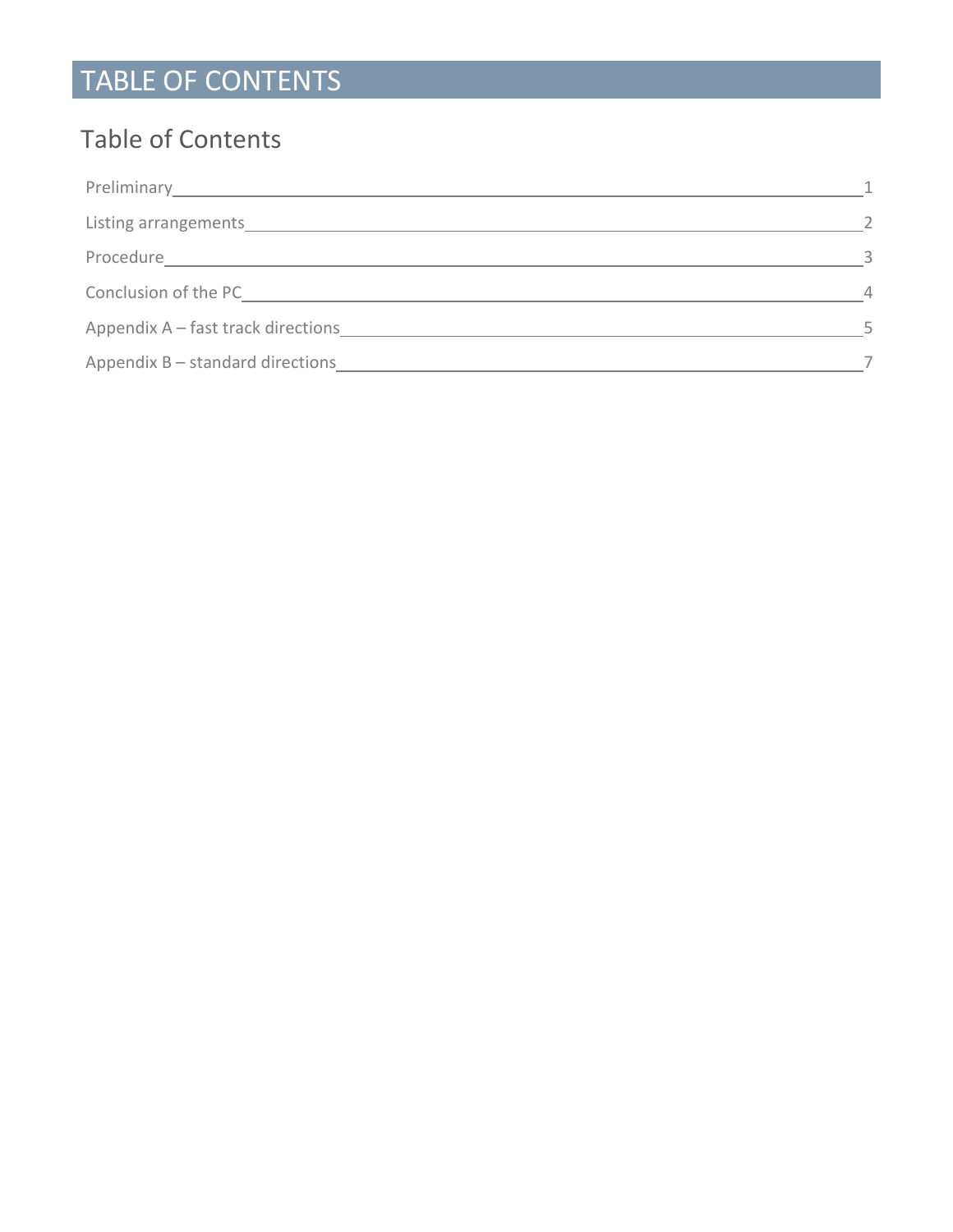#### PRELIMINARY

#### Preliminary

- 1. This Practice Direction applies to proceedings commenced in the Land Court by way of an appeal under the *Land Valuation Act 2010* and replaces Practice Direction 2 of 2015.
- 2. In cases where the valuation appealed against is \$5 million or less, the parties must attend a *preliminary conference*[1](#page-2-0) (PC) in an effort to resolve or narrow the issues in dispute.
- 3. Where the valuation appealed against is more than \$5 million, the Court will not offer a PC save in exceptional circumstances.

<span id="page-2-0"></span><sup>1</sup> *Preliminary conference* means an informal meeting, supervised by the Court, which brings the parties together to discuss the case and try to settle it at an early stage. The conference is usually convened by the Judicial Registrar but may be convened by a Member of the Court. See section 27B of *Land Court Act 2000*.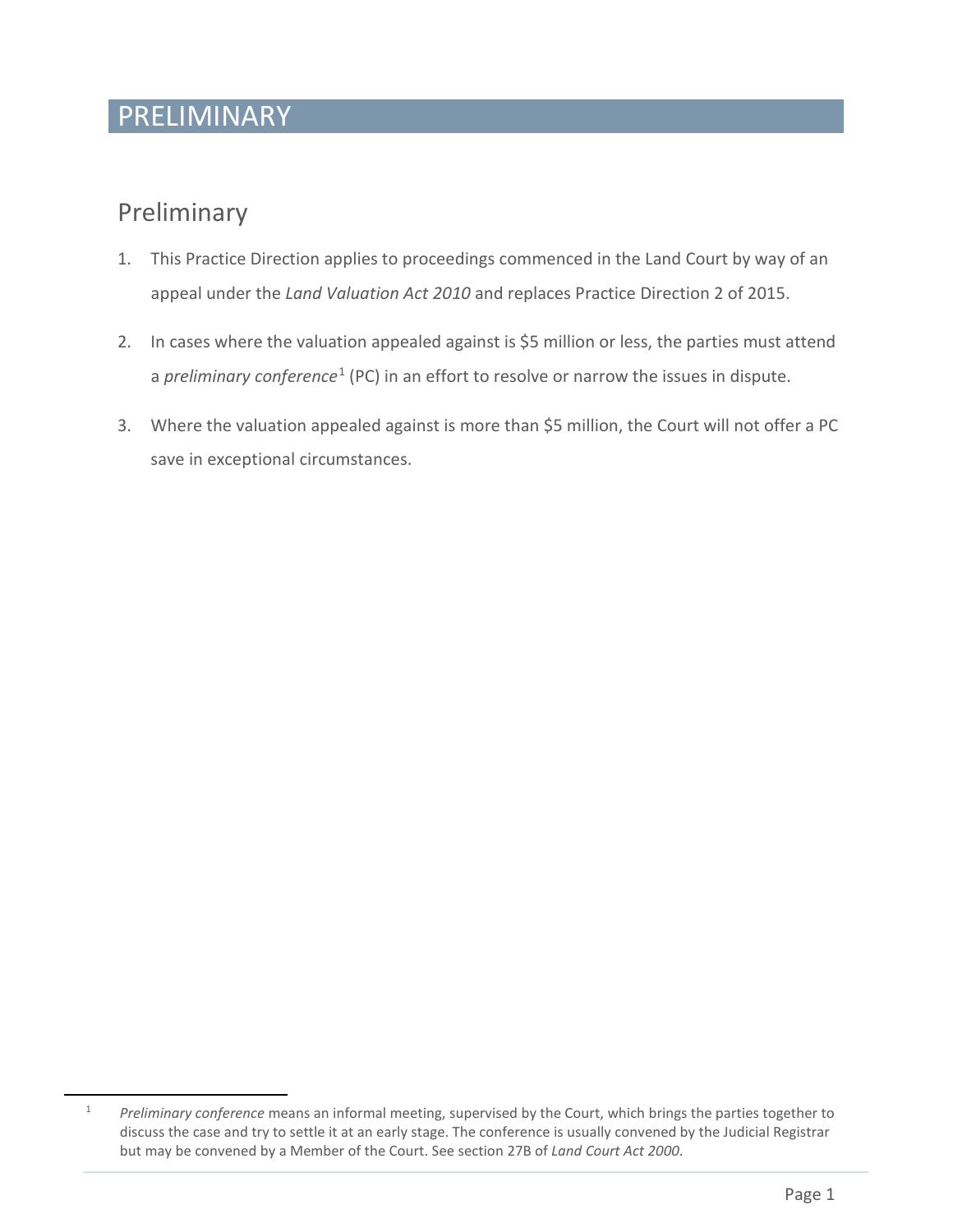# LISTING ARRANGEMENTS

#### Listing arrangements

- 4. The Court will schedule a PC as soon as reasonably practicable after the filing of the appeal.
- 5. Normally, the PC will be held in the district where the subject land is located.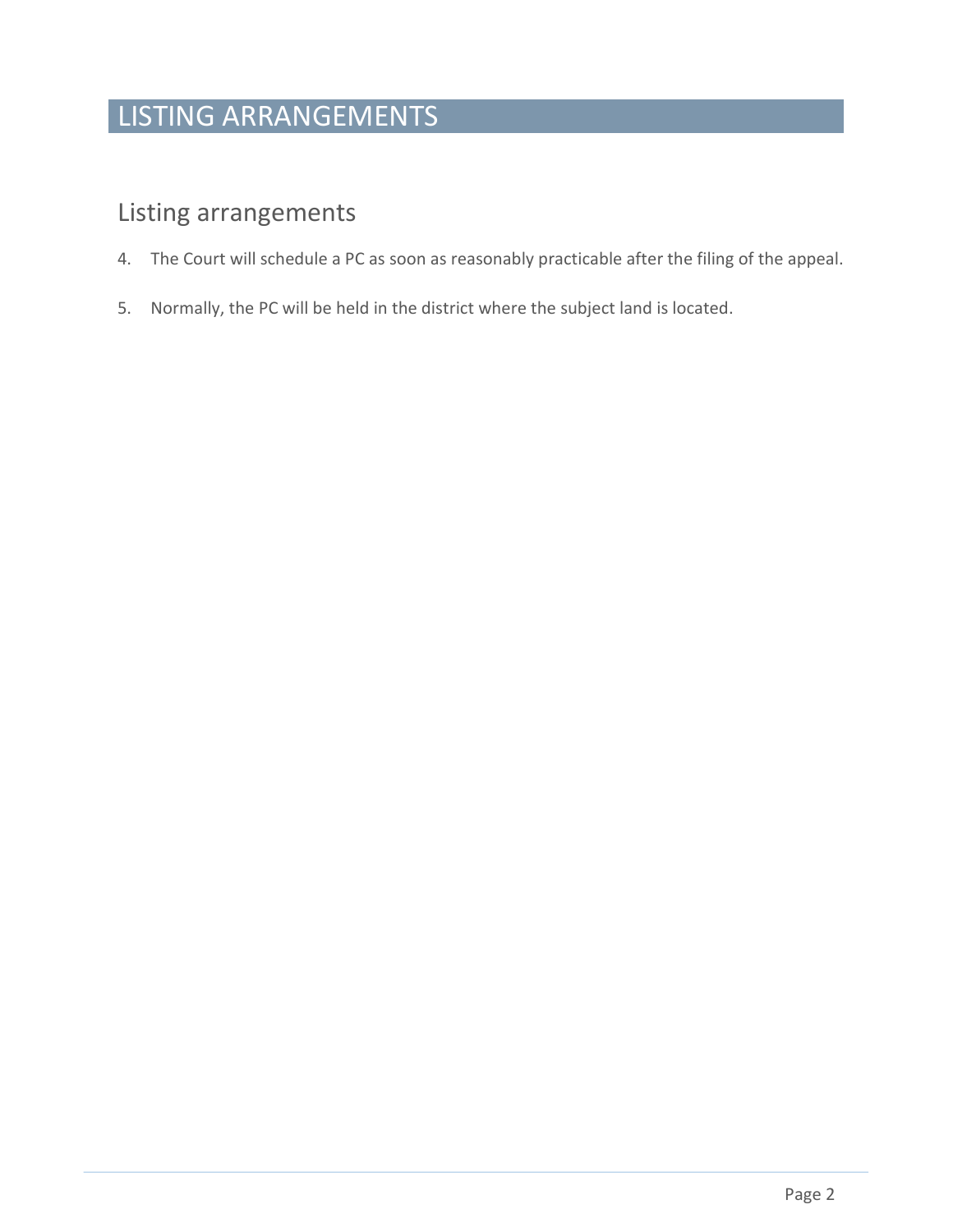#### PROCEDURE

#### Procedure

- 6. Unless given leave by the Court, each party or their representative must attend the PC in person.
- 7. If a party, or their representative, wishes to appear otherwise than in person (e.g. by telephone or video link), they must apply to the Court at least 14 days prior to the date scheduled for the PC, stating why personal attendance is not possible.
- 8. The party or representative attending the PC must:
	- a) be familiar with the substance of the issues in dispute;
	- b) be prepared to identify and discuss the issues in dispute in an attempt to reach a resolution; and
	- c) have authority to resolve the appeal or any issue in dispute.
- 9. Each party must act reasonably and genuinely in the PC.
- 10. If a party fails to attend the PC or is not represented by a person with appropriate authority, the Member or Judicial Registrar presiding may terminate the PC and make any order as to costs as they consider appropriate.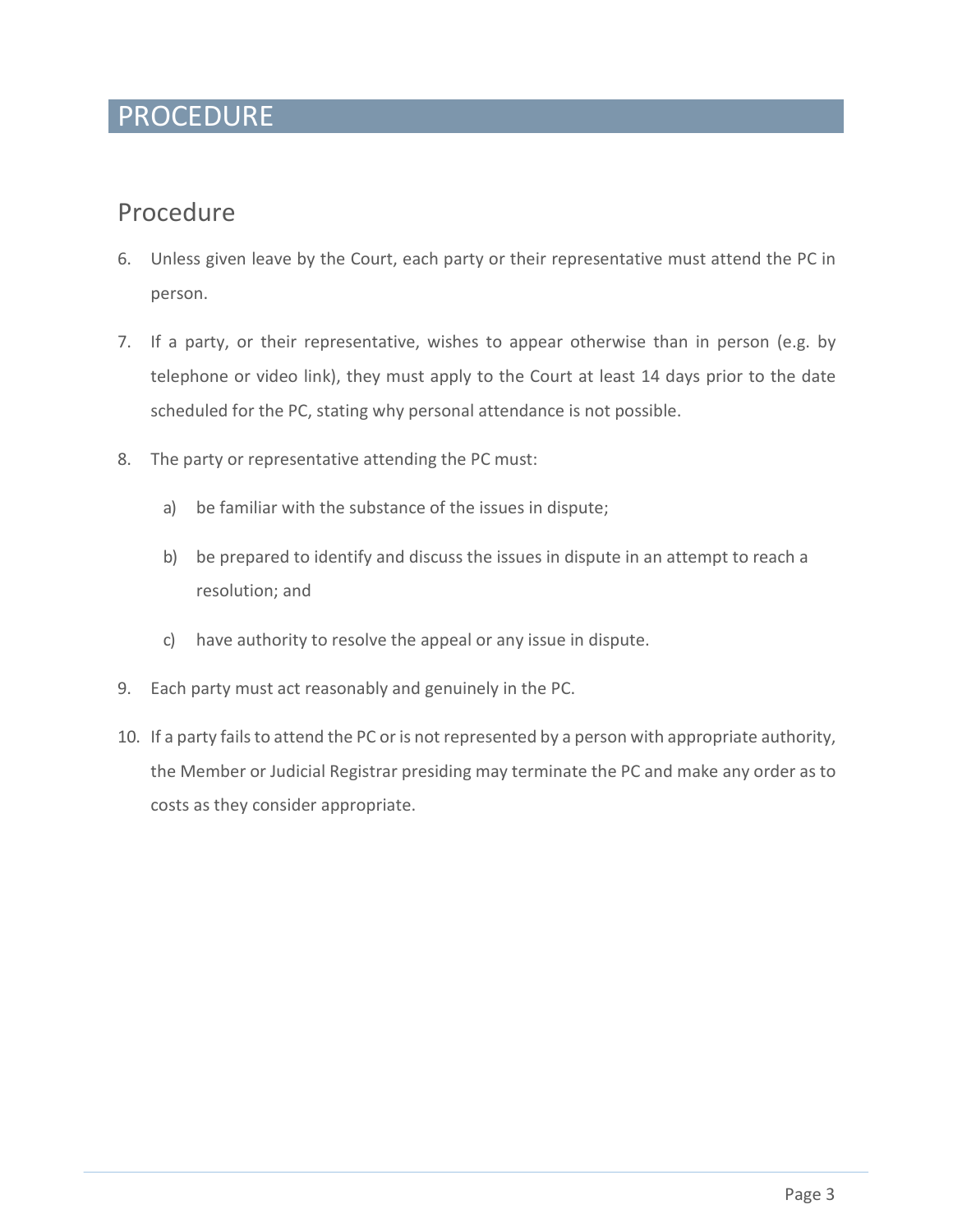## CONCLUSION OF THE PC

#### Conclusion of the PC

- 11. If the parties agree on a resolution of their dispute, or any part of it, the Member or Judicial Registrar presiding may dispose of the appeal in the way agreed, including by making consent orders.
- 12. If the parties require additional time to continue their negotiations, the Member or Judicial Registrar presiding may:
	- a) grant a period of two (2) weeks for further discussion; and/or
	- b) list the appeal for another PC.
- 13. If the parties do not reach agreement at the PC, or within two weeks after the conference, and the Member or Judicial Registrar presiding has not exercised their discretion under [12] above, the registry will issue directions for the further conduct of the appeal.
- 14. If the parties do not intend to call expert evidence, the appeal will be listed for hearing using *fast track directions*. [2](#page-5-0)
- 15. If the parties propose to call expert evidence, the registry will issue *standard directions*[3](#page-5-1) for preliminary steps and an early review by the Member managing the LVA list.

<span id="page-5-1"></span><span id="page-5-0"></span><sup>2</sup> See Appendix A.

See Appendix B.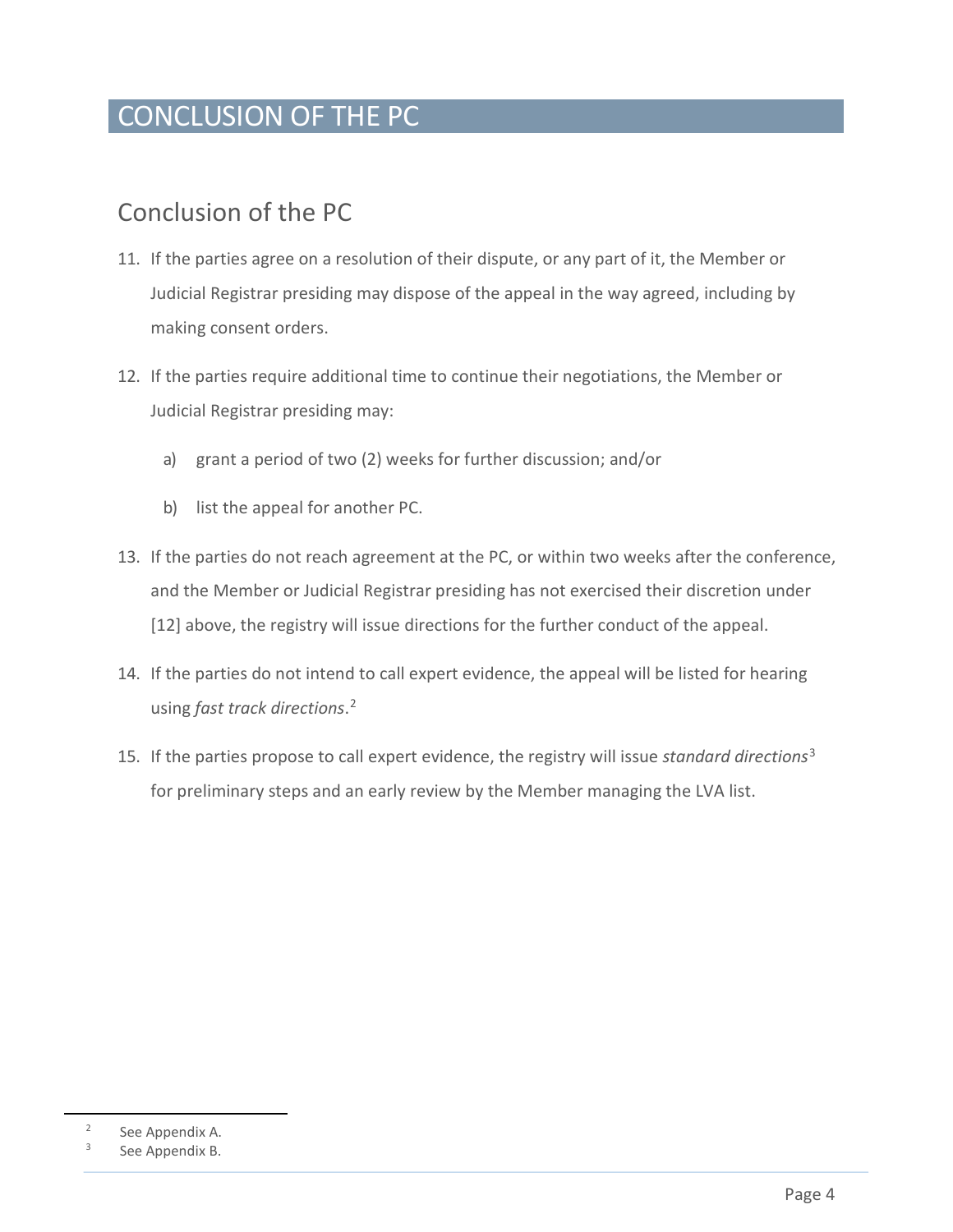## APPENDIX A – FAST TRACK DIRECTIONS

#### Fast track directions

- 1. By **4:00pm on [4 weeks from the date of the orders]**, the [appellant's name] must file in the Land Court Registry and serve on the Valuer-General its statement of facts, matters and contentions which must address the following matters:
	- a) the alleged error in the issued valuation;
	- b) the [site/unimproved] value of the land which [the appellant's name] says is the correct valuation;
	- c) the highest and best use of the land;
	- d) the valuation methodology adopted;
	- e) a list of comparable sales; and
	- f) details of any site-specific characteristics, including planning and site constraints that affect valuation.
- 2. By **4:00pm on [6 weeks from the date of the orders]**, the Valuer-General must file in the Land Court Registry and serve on [the appellant's name] its statement of facts, matters and contentions in response which must address the following matters:
	- a) the [site/unimproved] value of the land;
	- b) the highest and best use of the land;
	- c) the valuation methodology adopted;
	- d) a list of any sales proposed by [the appellant's name] which are accepted as comparable;
	- e) a list of any additional sales that were not referred to in [the appellant's name] list which are said to be comparable;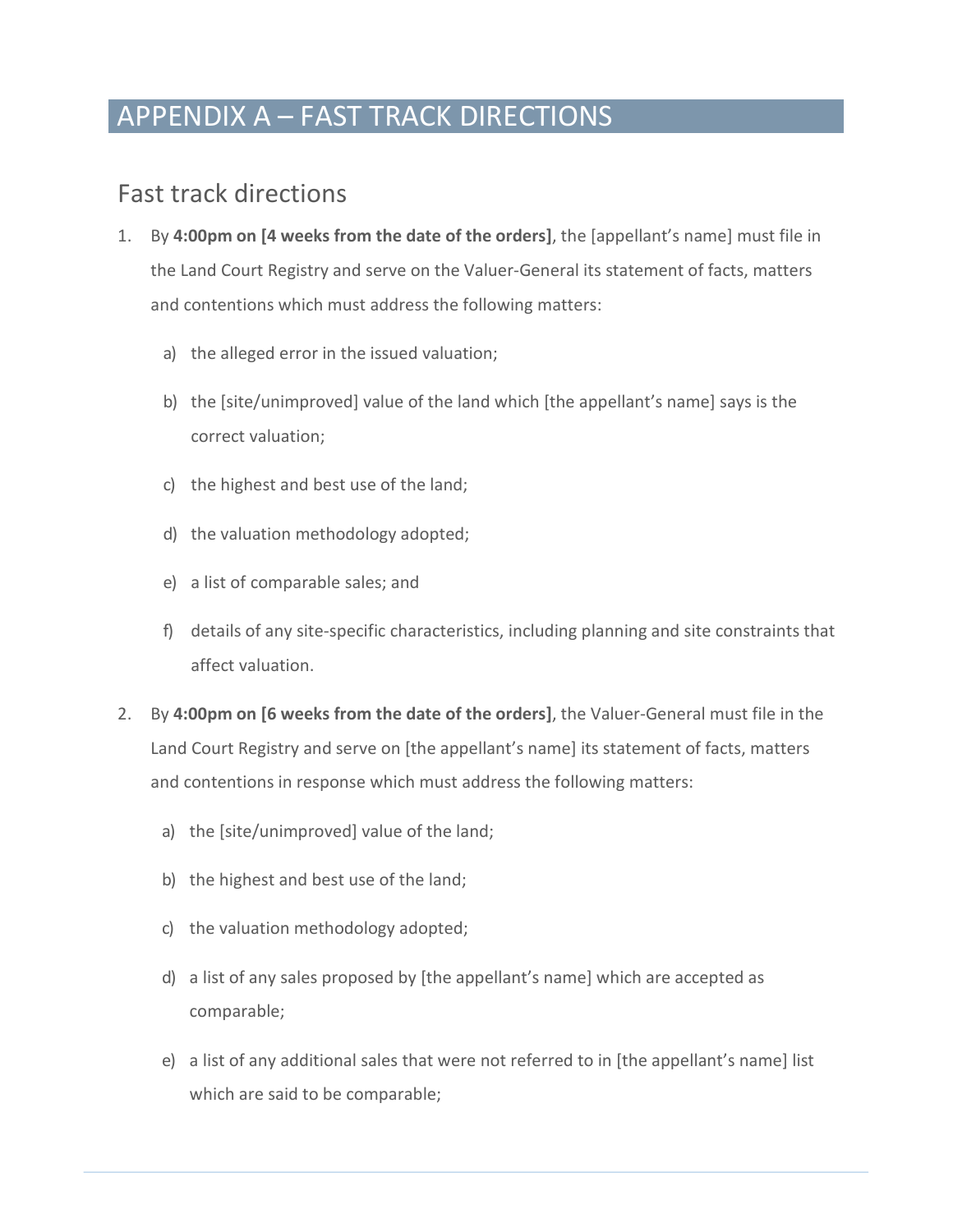## APPENDIX A – FAST TRACK DIRECTIONS

- f) details of any site-specific characteristics, including planning and site constraints that were considered in determining the valuation; and
- g) detail the reasons for its objection decision in relation to the land.
- 3. At the hearing, the statements of facts, matters and contentions will be the evidence in chief of the author, unless the Court orders otherwise.

"Author" means:

- a. For an individual appellant, the appellant or a person nominated in writing by the appellant.
- b. For a corporate appellant or the Valuer General, the person who signed the statement of facts, matters and contentions or a person otherwise nominated in writing.
- 4. The case is listed for a hearing review at **[TIME, the first review after the date in order 1 & PLACE]**.
- 5. The case is listed for hearing commencing at **[TIME & no earlier than 2 weeks after the hearing review & LOCATION]**.
- 6. If a party becomes aware of any circumstances that may prevent them from complying with a direction, they must notify the Land Court Registry and the other party, in writing, as soon as practicable, of the following matters:
	- a) any direction they cannot or may not be able to comply with;
	- b) the reason for the anticipated non-compliance; and
	- c) the party's proposal to remedy the non-compliance, including any proposed variation to the current directions.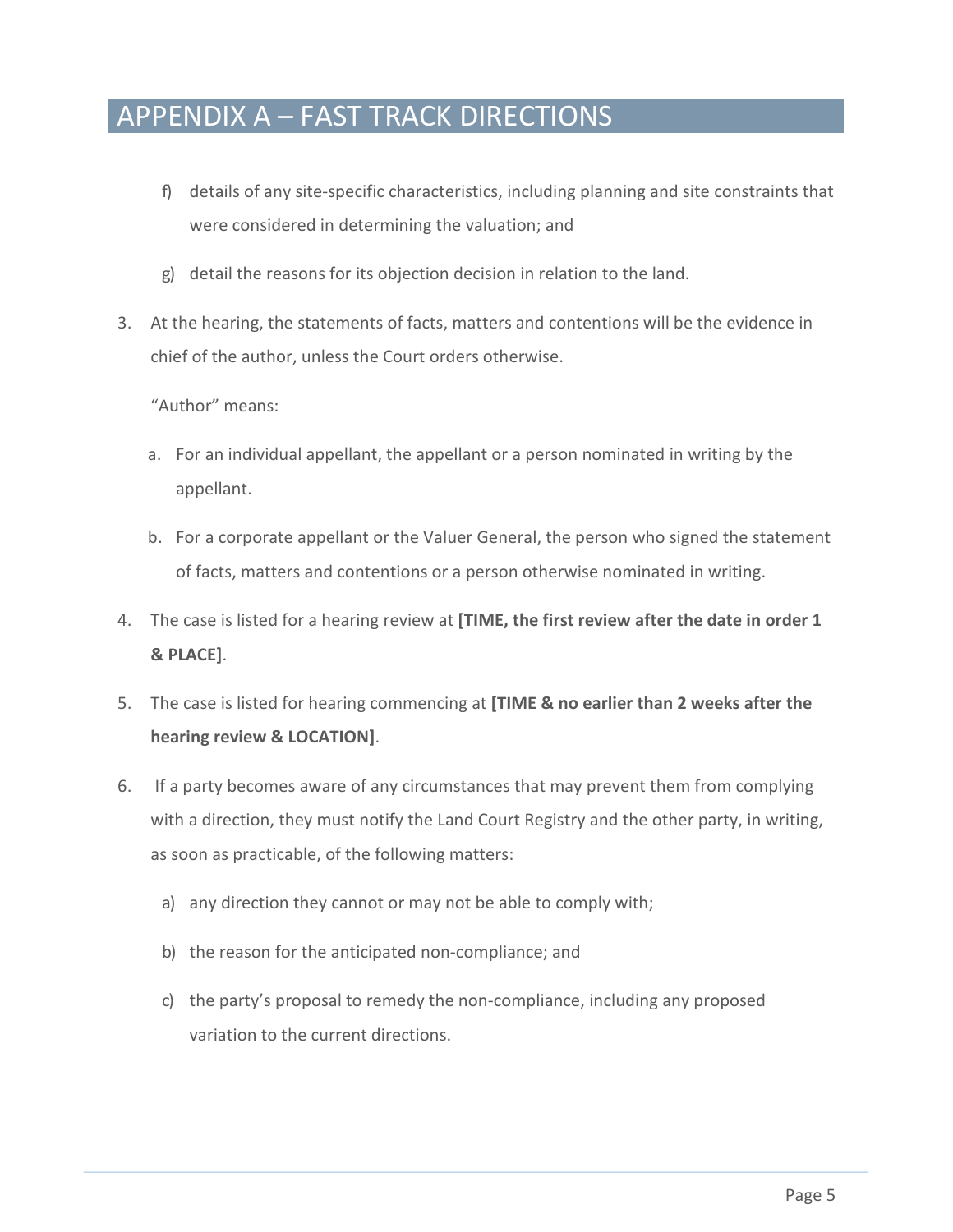# APPENDIX A – FAST TRACK DIRECTIONS

- 7. Either party may apply for review by giving at least two (2) business days' written notice to the Land Court Registry and to the other party of:
	- a) the proposed date for review;
	- b) the reasons for the request; and
	- c) the proposed directions.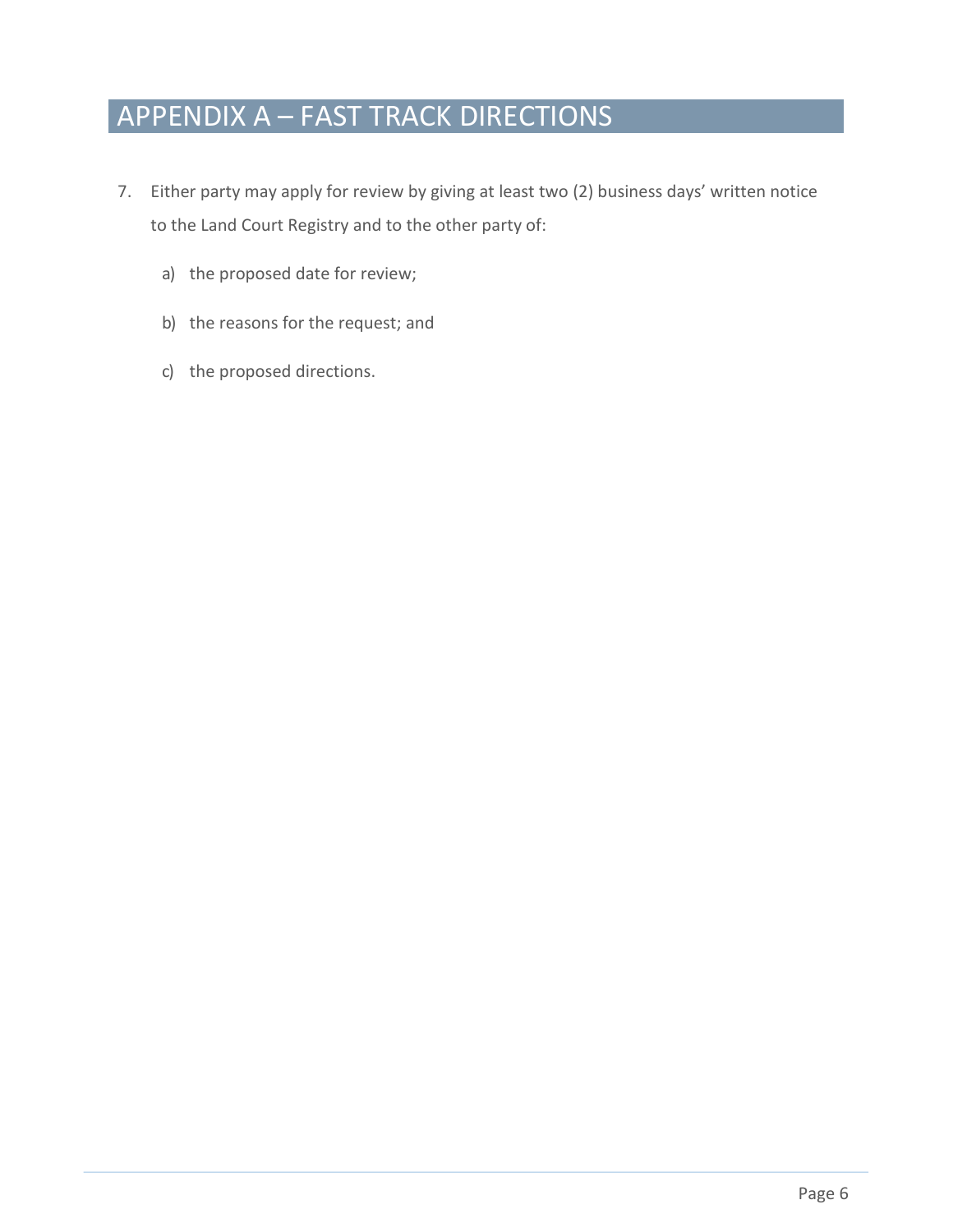## APPENDIX B – STANDARD DIRECTIONS

#### Standard directions

- 1. By **4:00pm on [4 weeks from the date of the orders]**, the [appellant's name] must file in the Land Court Registry and serve on the Valuer-General its statement of facts, matters and contentions which must address the following matters:
	- a) the alleged error in the issued valuation;
	- b) the [site/unimproved] value of the land which [the appellant's name] says is the correct valuation;
	- c) the highest and best use of the land;
	- d) the valuation methodology adopted;
	- e) a list of comparable sales; and
	- f) details of any site-specific characteristics, including planning and site constraints that affect valuation.
- 2. By **4:00pm on [6 weeks from the date of the orders]**, the Valuer-General must file in the Land Court Registry and serve on [the appellant's name] its statement of facts, matters and contentions in response which must address the following matters:
	- a) the [site/unimproved] value of the land;
	- b) the highest and best use of the land;
	- c) the valuation methodology adopted;
	- d) a list of any sales proposed by [the appellant's name] which are accepted as comparable;
	- e) a list of any additional sales that were not referred to in [the appellant's name] list which are said to be comparable;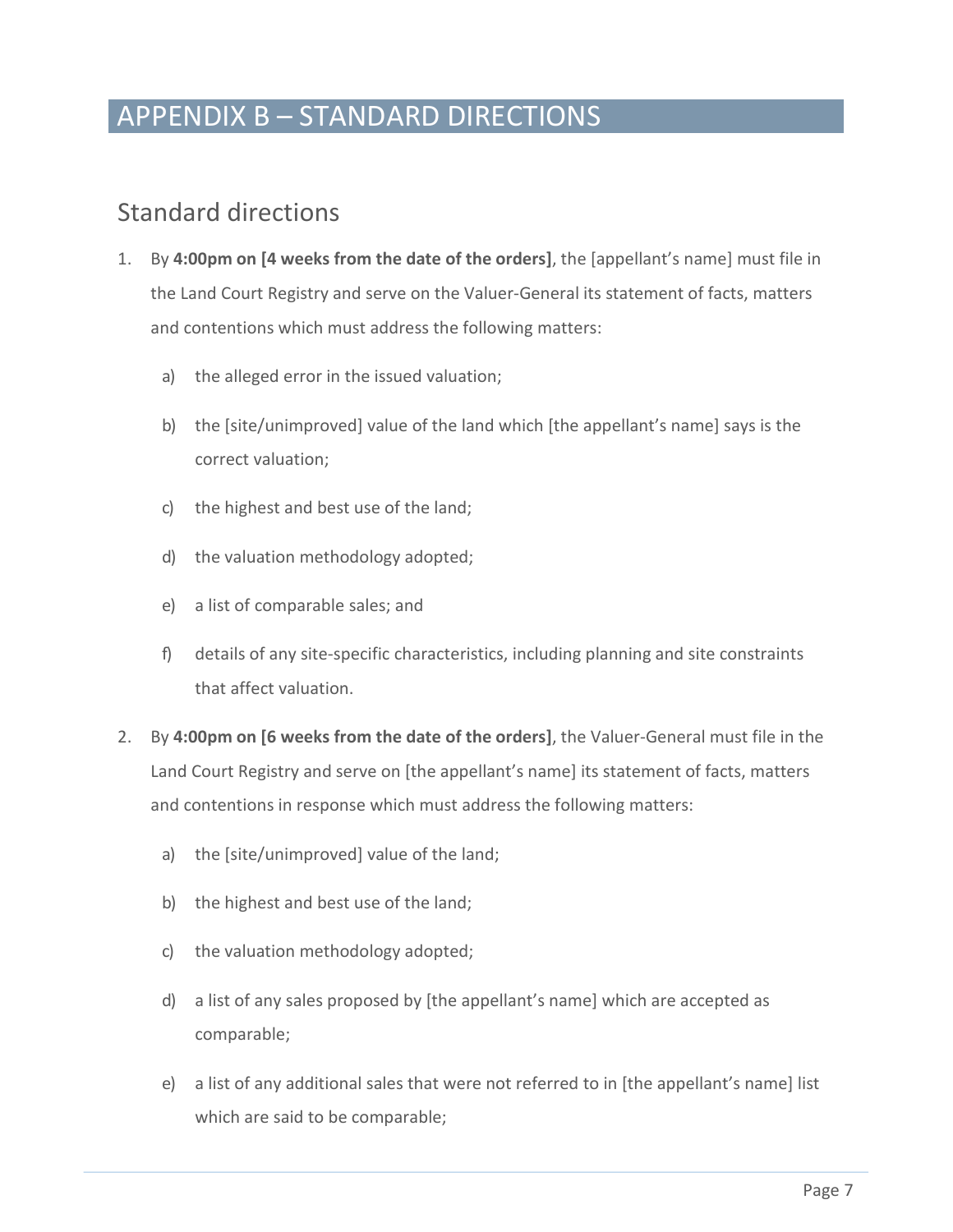## APPENDIX B – STANDARD DIRECTIONS

- f) details of any site-specific characteristics, including planning and site constraints that were considered in determining the valuation; and
- g) detail the reasons for its objection decision in relation to the land.
- 3. Unless otherwise ordered, neither party nor any expert witness may refer to or rely on any comparable sales that are not listed in the statements of facts, matters and contentions.
- 4. By **4:00pm on [8 weeks from the date of the orders]**, each party must deliver the following to the other party:
	- a) a list of all documents in their possession or control in the following categories [list them] which are directly relevant to the issues in dispute; and
	- b) a separate list of any of the documents for which they claim privilege from disclosure, and the basis for that claim.
- 5. By **4:00pm on [9 weeks from the date of the orders]**, each party must produce the listed documents for inspection or deliver copies of the listed documents as requested by the other party.
- 6. By **4:00pm on [9 weeks from the date of the orders]**, each party must file in the Land Court Registry and serve on any other party a written notice of the expert witnesses they intend to engage for the hearing. The notice must include the following details for each expert witness nominated:
	- a) the name of the expert witness;
	- b) their discipline or area of expertise; and
	- c) a short statement of each specific issue or assertion the expert witness will address.
- 7. The appeal is listed for review at [ASAP after the date for nomination of the experts].